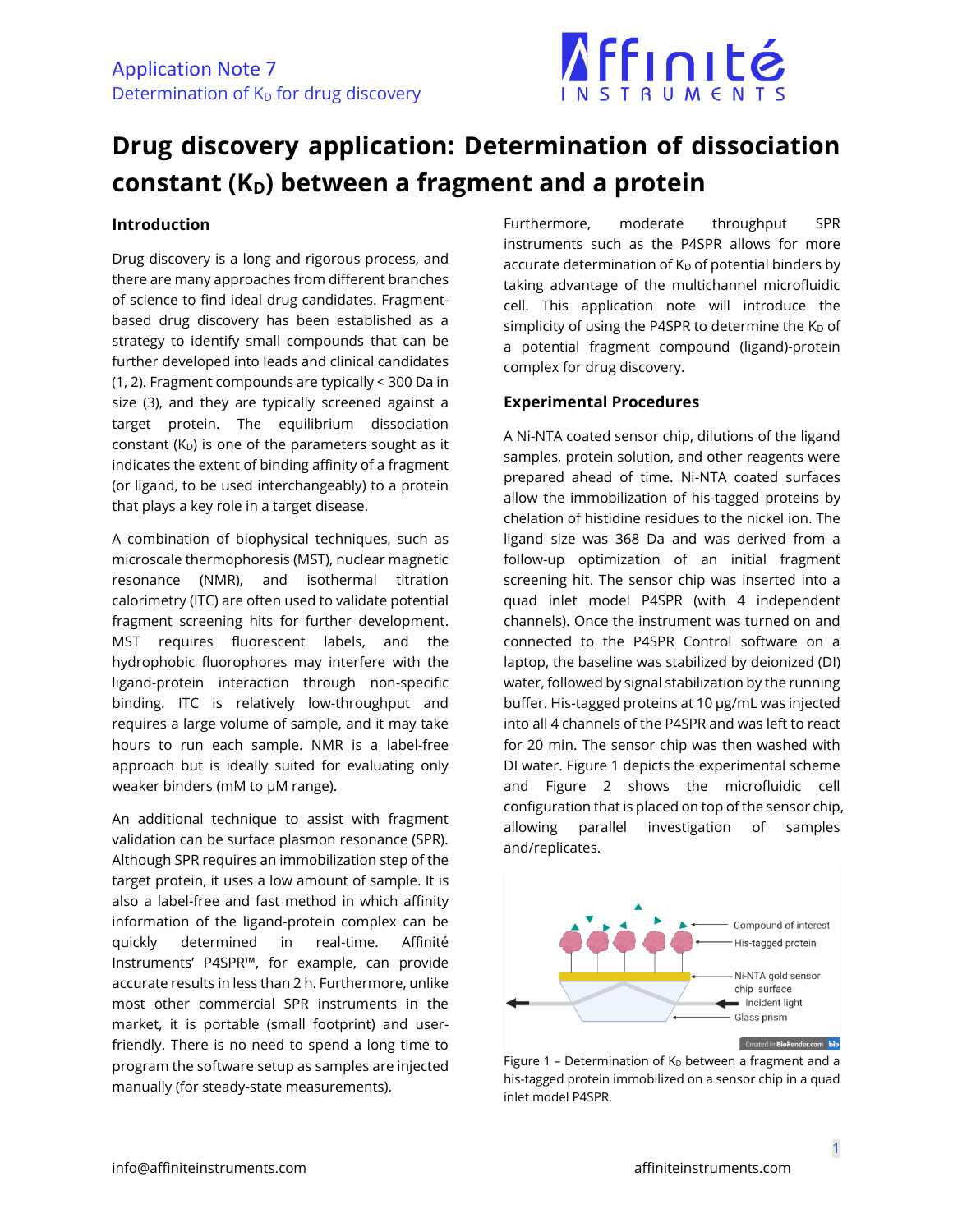## Application Note 7 Determination of  $K_D$  for drug discovery

The lowest concentration of the ligand was injected into the channels of the P4SPR and was left to react for 10 min. The SPR shift was saved. Then, a higher concentration of the ligand was injected, and the sample injection steps were repeated until all 5 concentrations have been added.



Figure 2 - Schematic of the microfluidic channel configuration in the quad inlet model.

The  $K_D$  of the binding interaction between the ligand and protein was determined by using the affinity curve fitting function in the P4SPR Control software.

## **Results and Discussion**

The immobilization steps could be monitored in real-time. For example, the injection of the histagged protein led to an increase in SPR shift ~120 RU. After washing the channels with running buffer, the signal did not decrease. Therefore, the protein was effectively immobilized.

Figure 3 shows an example of a sensorgram of the ligand (40 µM) binding to the immobilized protein. The association phase between the fragment and protein is clearly visible. The SPR shift was already levelling off at about 5 min since the start of the injection. The total time it took to run the entire experiment involving 5 concentrations to determine the  $K_D$  of the ligand-protein complex was about 1.5 h.

# Affinité **RUMEN**



Figure 3 – Sensorgram showing the real-time binding data of the ligand at 40 µM to the immobilized protein in two of the channels (red and white curves).

The SPR shifts obtained at steady-state were plotted against the respective ligand concentration to obtain the  $K_D$  value using the P4SPR Control software, which uses the Langmuir binding isotherm to perform a non-linear curve fitting to find K<sub>D</sub>. Figure 4 shows the graph and result. The  $K_D$ obtained by the P4SPR was in total agreement with the expected K<sub>D</sub>.



Figure 4 – Determination of  $K<sub>D</sub>$  by plotting SPR shifts in RU vs. concentration in  $\mu$ M. The K<sub>D</sub> was determined to be ~30 μM.  $\chi^2$  ~5.

## **Conclusions**

The P4SPR was able to quickly evaluate the  $K_D$ between a fragment and a protein. With four microfluidic channels, an accurate  $K_D$  could be obtained by injecting at most four replicate samples at once. Injections of the same sample at increasing concentrations can be done on the same sensor chip, hence reducing consumable cost. Most importantly, these data show the value and convenience of having a simple, portable, and accessible SPR instrument to evaluate the  $K_D$  of biomolecular interactions in one's own research lab.